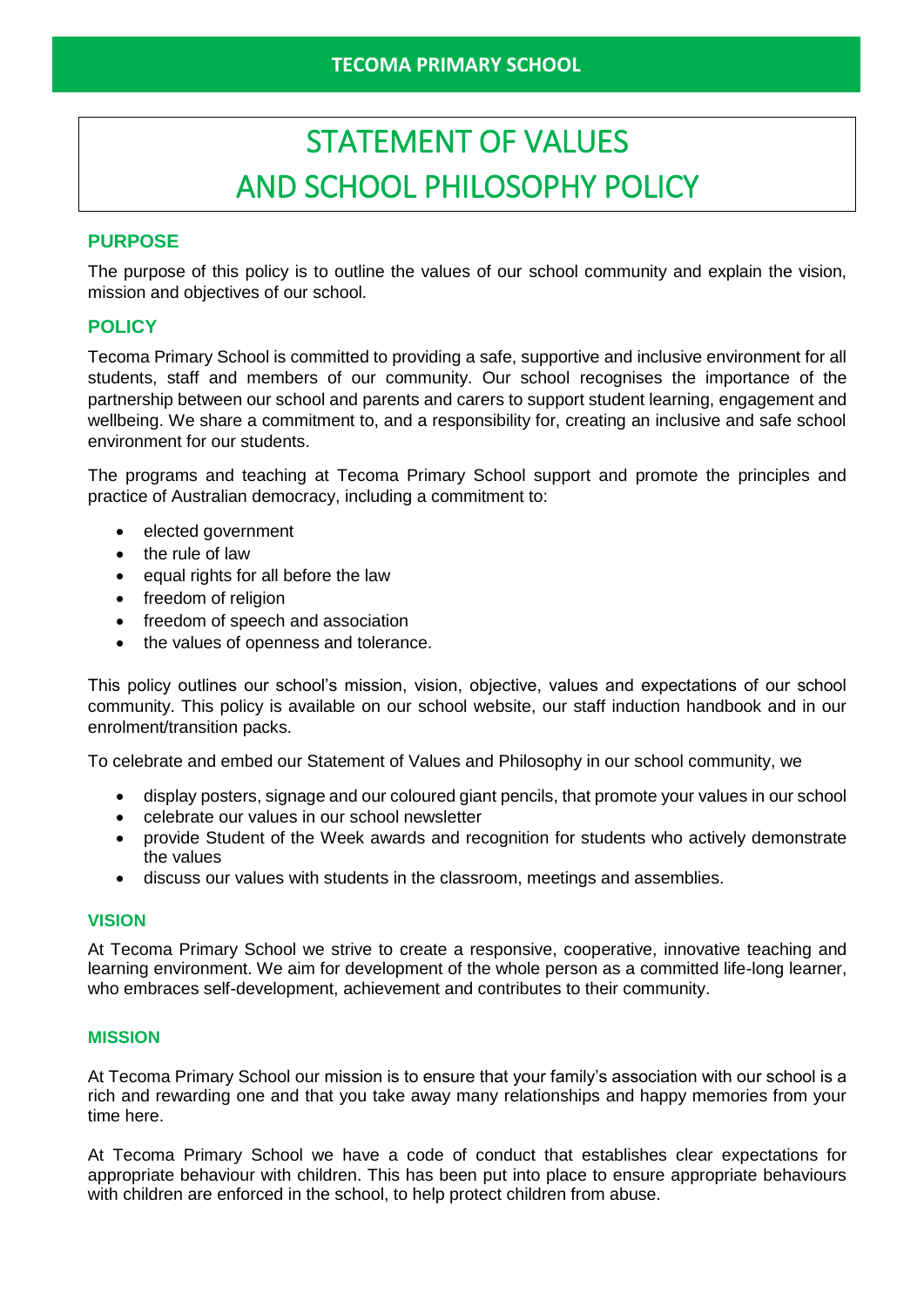At Tecoma Primary School we have a commitment to zero tolerance of child abuse. Staff at our school have a responsibility to respond to the safety, care and welfare of students, in all school environments and outside of school hours. This is a commitment which is led by our School Council, School Leadership team, all staff and is shared openly and transparently with all members of our school community.

Tecoma Primary School prides itself on providing a caring and stimulating learning environment for all children. Developing the whole child is a major school focus; preparing our students to take their place successfully in further education and adult life; providing each child with the foundations for a confident future.

This is reflected in the vision and values statement which were created in 2007 and updated in 2021.

#### **OBJECTIVE**

Tecoma Primary School has the responsibility of providing a secure, supportive and positive teaching and learning environment. We aim for development of the whole person as a committed life-long learner, who embraces self-development, achievement and contributes to their community.

In providing for the physical, social and emotional needs of all students, the school seeks to develop the characteristics of good citizenship.

Here at Tecoma we:-

- Encourage students to develop self-discipline and a sense of self-worth, to respect the rights and feelings of others and to take responsibility for their own actions;
- Ensure that all students feel safe, secure and confident to seek support within the school environment;
- Encourage students to be responsible for their personal appearance and cleanliness, the tidiness of the classroom, corridors and grounds, to care for school equipment and to be punctual in school routines.
- Teach social skills to enable the children to be accepted, resilient, valued, make friends and effectively solve interpersonal problems;
- Provide students, staff and parents with a clearly understood, accessible and consistent student welfare structure, based on the Assertive Discipline Model and Restorative Practices. The major focus of Assertive Discipline is encouraging and rewarding the most appropriate behaviour thereby, encouraging the child to choose this form of behaviour, while inappropriate behaviour is discouraged through the use of consequences set up at the beginning of each year in consultation between students and teachers. At the beginning of the school year the students and teachers work together to establish classroom 'norms of behaviour', which are explicitly taught, practiced, and consistently reinforced. Through this approach firm, fair, clear and concise acceptable behaviours are developed in the classroom; as well as an established set of principles for addressing any unacceptable student behaviour.

**Restorative Practice sees misconduct not necessarily as rule breaking, but as a violation against people and relationships. It** focuses on modifying behaviours that undermine positive relationships. At Tecoma Primary School we use **Restorative Practices** when there has been a problem that needs resolving. It allows discussion in a way that gives everyone involved an opportunity to contribute and feel valued.

The thinking curriculum; that is getting our children to understand how they learn and to take responsibility for their learning, is a major focus of curriculum planning at Tecoma. Our staff have a day together in their level teams to plan their curriculum for the coming term.

Our assessment and reporting is linked into our teaching programs with written reports twice a year and parent teacher meetings at the start and middle of the year.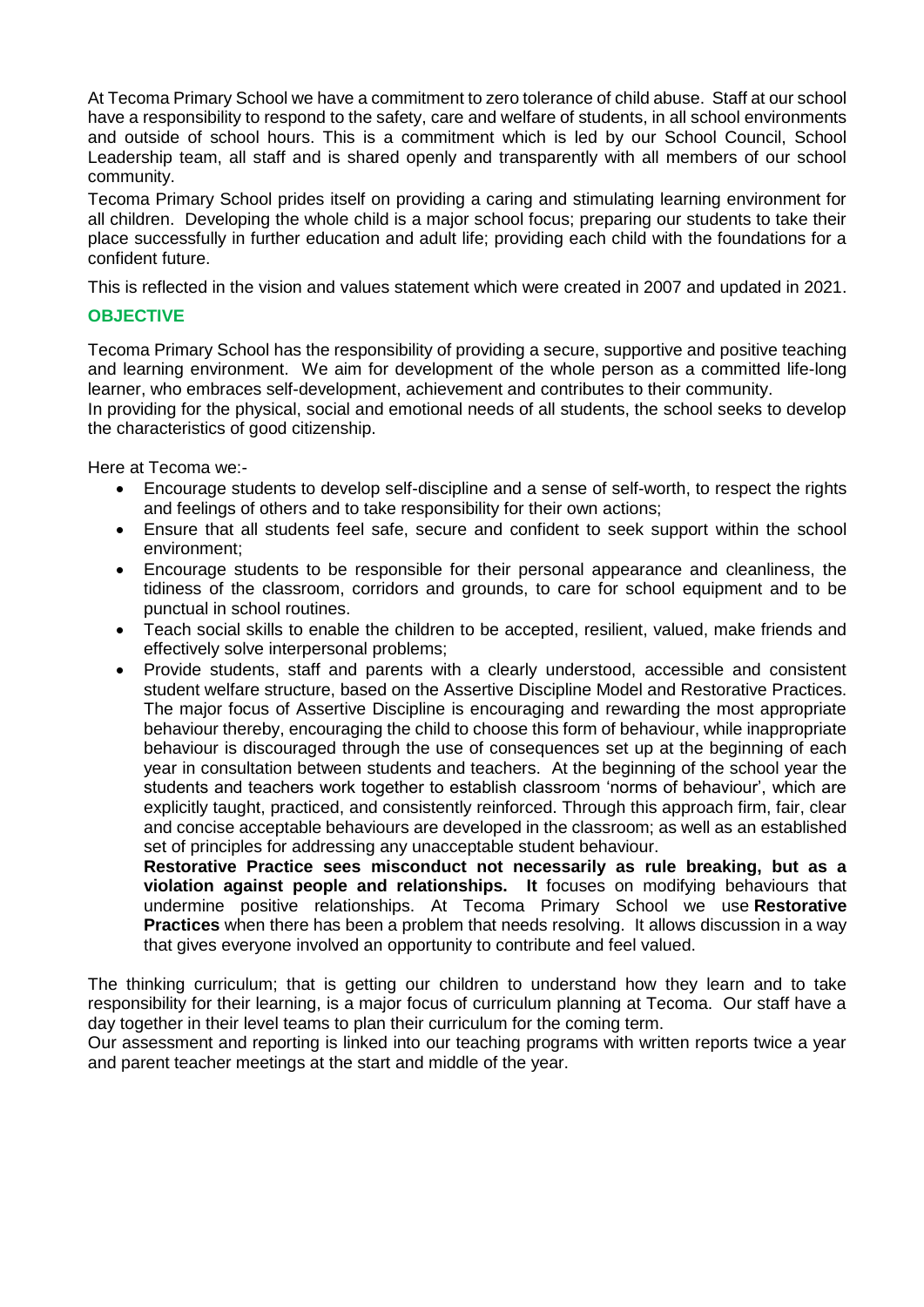#### *Strategic Plan:*

*The school undertook a school review in 2019. This led to the following school goals (as outlined in our Strategic Plan (SSP) – 2019-2023):*

#### **Goal 1 - To improve the learning growth of all students in Literacy Key Improvement Strategies:**

- 1. Building teacher capacity to assess and analyse data to differentiate the curriculum.
- 2. Implement a PLC approach to build consistent and collaborative practice.
- 3. Develop and document a whole school Literacy instructional model.

#### **Goal 2 - To improve the learning growth of all students in Numeracy Key Improvement Strategies:**

1. Building teacher capacity to utilise data and a range of assessment strategies to identify and teach to student point of need.

- 2. Implement a PLC approach to build consistent and collaborative practice.
- 3. Develop and document a whole school Numeracy instructional model.

**Goal 3 - To improve engagement in learning for all students Key Improvement Strategies:**

- 1. Build teacher capacity to understand and activate student voice and agency.
- 2. Build teachers' knowledge and understanding to develop student intellectual engagement and self-awareness.

We also develop an Annual Implementation Plan to operationalise the goals and key improvement strategies containing in our SSP.

#### **Over these four years our focus will be to:**

- Maintain learning growth from grades 3 to grade 5 in NAPLAN.
- Ensure consistency of practice across all classrooms, which we will address through the Professional Learning Community (PLC) initiative, putting structures in place to streamline processes and accountability.
- Ensure students have voice and agency in their learning to maximise engagement.
- Further develop a shared understanding of what is the "Tecoma way", especially with many new staff having been employed at our school over the previous review period.
- Establish teams to address the 3 goals in the 4 year strategic plan, around literacy, numeracy and engagement through student voice.
- Establish teaching teams which have 2 leaders a unit leader and a PLC inquiry leader.

## **VALUES**

Our School Values are:

- Respect
- **Resilience**
- **Creativity**
- Personal Best

#### **RESPECT**

It is important to respect people, rules, things and your education. You can do this by:

- treating people the way you would like to be treated
- listening actively to your teacher and fellow students
- looking after items belonging to yourself, others and the school
- following rules and expectations
- looking after our school grounds
- accepting difference and other people's opinions.

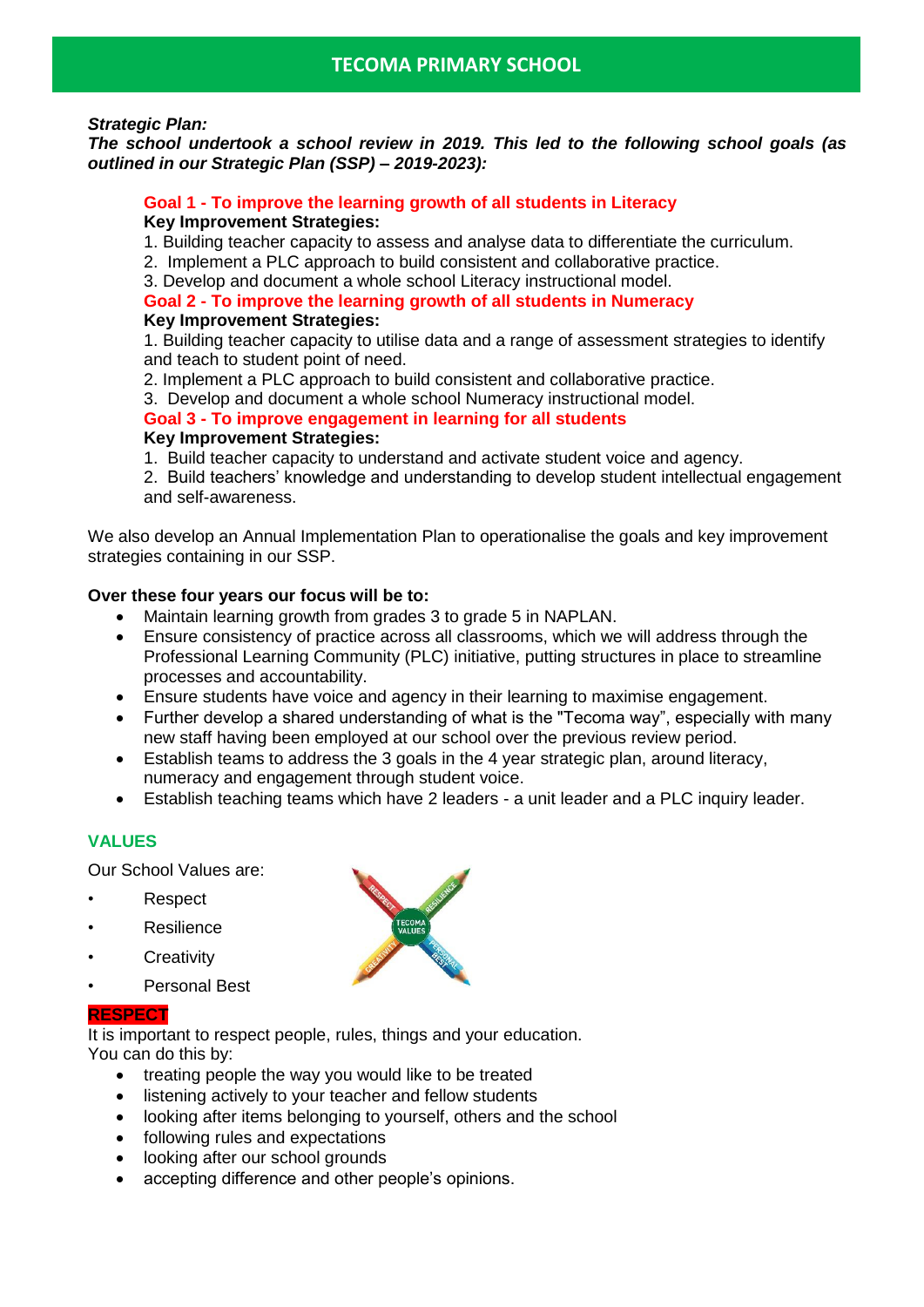### **RESILIENCE**

It is important to demonstrate resilience at school, as sometimes we are faced with obstacles both in our learning and socially.

We can show resilience by:

- bouncing back when things don't go our way
- showing a growth mindset in our learning
- being aware of the zones we are in and knowing strategies to help us
- being positive.

#### **CREATIVITY**

When we demonstrate creativity we are thinking outside the box. We can show creativity by:

- making things fun and using your imagination
- expressing yourself in different ways
- coming up with lots of different ideas
- creating bright and colourful work
- taking risks in your learning
- sharing your thoughts
- problem solving.

#### **PERSONAL BEST**

When we demonstrate personal best we are putting our learning first. We can show personal best by:

- trying everything
- not giving up
- managing our learning by being organised
- using our time effectively
- reflecting on what worked and what didn't and setting new goals
- knowing it is okay to make mistakes.

The school community is actively involved in supporting the school and its programs; in turn the school works very closely with its community to develop programs of mutual support.

The strength of Tecoma Primary School comes from the strong, close links between each of us.

#### **BEHAVIOURAL EXPECTATIONS**

Tecoma Primary School acknowledges that the behaviour of staff, parents, carers and students has an impact on our school community and culture. We acknowledge a shared responsibility to create a positive learning environment for the children and young people at our school.

#### **As principals and school leaders, we will:**

- model positive behaviour and effective leadership
- communicate politely and respectfully with all members of the school community
- work collaboratively to create a school environment where respectful and safe behaviour is expected of everyone
- ensure all parents/carers are aware of the expectations outlined in the Department's [Respectful Behaviours within the School Community Policy](https://www.education.vic.gov.au/Pages/Respectful-Behaviours-within-the-School-Community-Policy.aspx)
- behave in a manner consistent with the standards of our profession and meet core responsibilities to provide safe and inclusive environments
- plan, implement and review our work to ensure the care, safety, security and general wellbeing of all students at school
- identify and support students who are or may be at risk
- do our best to ensure every child achieves their personal and learning potential
- work with parents to understand their child's needs and, where necessary, adapt the learning environment accordingly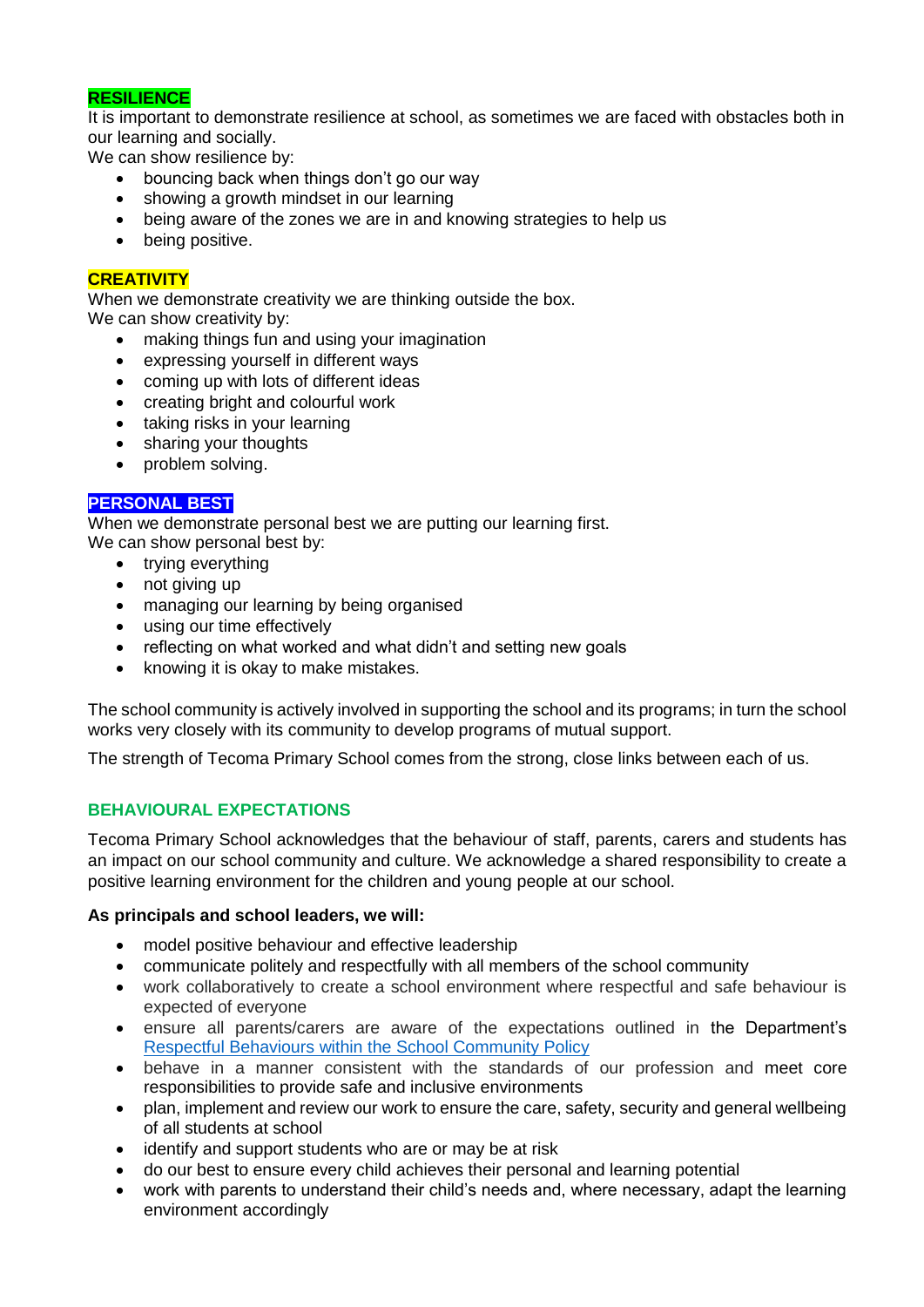# **TECOMA PRIMARY SCHOOL**

- respond appropriately when safe and inclusive behaviour is not demonstrated and implement appropriate interventions and sanctions when required
- inform parents of the school's communication and complaints procedures
- ask any person who is acting in an offensive, intimidating or otherwise inappropriate way to leave the school grounds.

#### **As teachers and non-teaching school staff, we will:**

- model positive behaviour to students consistent with the standards of our profession
- communicate politely and respectfully with all members of the school community
- proactively engage with parents about student outcomes
- work with parents to understand the needs of each student and, where necessary, adapt the learning environment accordingly
- work collaboratively with parents to improve learning and wellbeing outcomes for students with additional needs
- communicate with the principal and school leaders in the event we anticipate or face any tension or challenging behaviours from parents
- treat all members of the school community with respect.

#### **As parents and carers, we will:**

- model positive behaviour to our child
- communicate politely and respectfully with all members of the school community, in line with the Department's [Respectful Behaviours within the School Community Policy](https://www.education.vic.gov.au/Pages/Respectful-Behaviours-within-the-School-Community-Policy.aspx)
- ensure our child attends school on time, every day the school is open for instruction
- take an interest in our child's school and learning
- work with the school to achieve the best outcomes for our child
- communicate constructively with the school and use expected processes and protocols when raising concerns
- support school staff to maintain a safe learning environment for all students
- follow the school's processes for communication with staff and making complaints
- treat all school leaders, staff, students, and other members of the school community with respect.

#### **As students, we will:**

- model positive behaviour to other students
- communicate politely and respectfully with all members of the school community.
- comply with and model school values
- behave in a safe and responsible manner
- respect ourselves, other members of the school community and the school environment.
- actively participate in school
- not disrupt the learning of others and make the most of our educational opportunities.

#### **As community members, we will:**

- model positive behaviour to the school community
- treat other members of the school community with respect
- support school staff to maintain a safe and inclusive learning environment for all students
- utilise the school's processes for communication with staff and submitting complaints.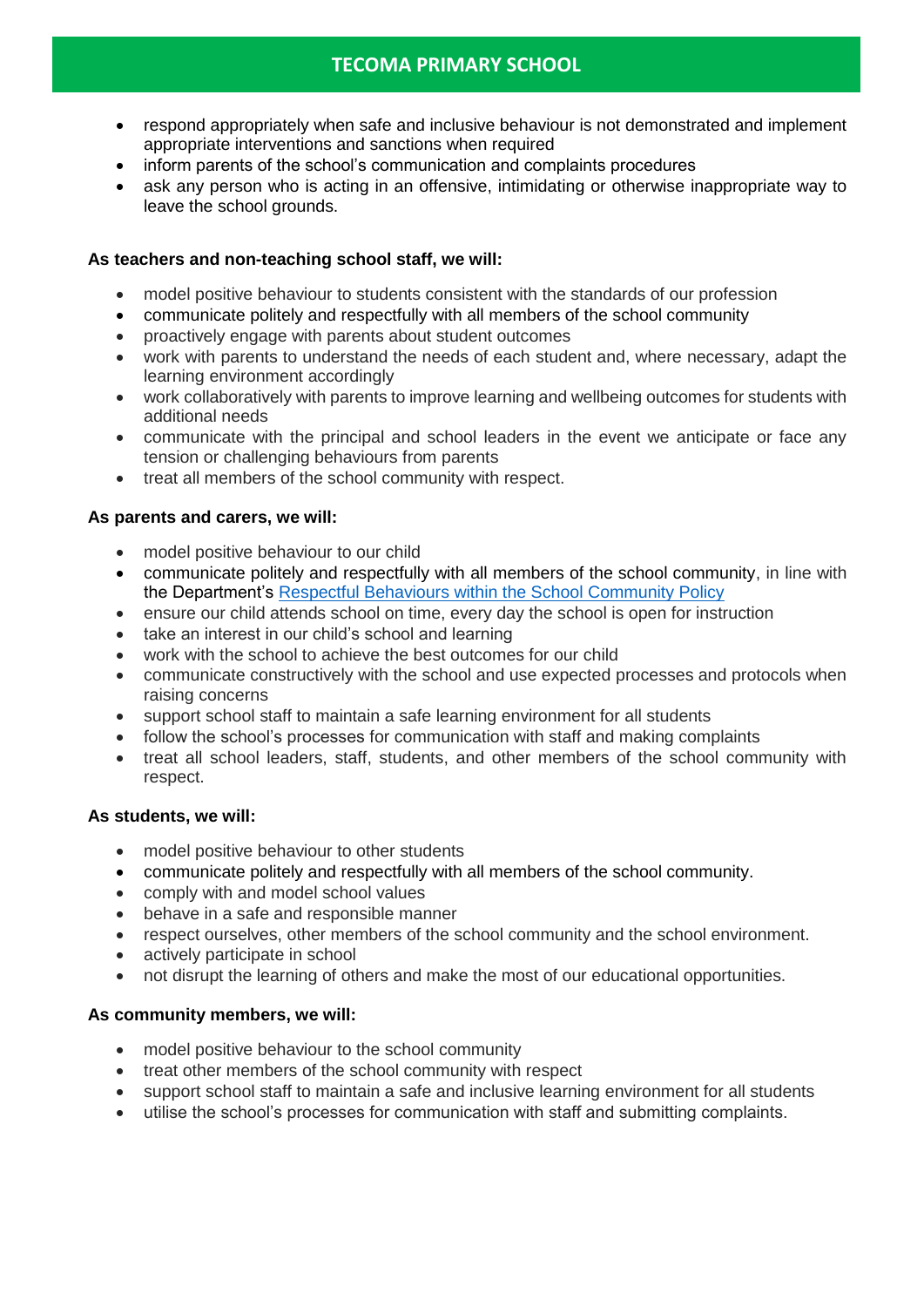#### **UNREASONABLE BEHAVIOURS**

Schools are not public places, and the Principal has the right to permit or deny entry to school grounds (for more information, see our *Visitors Policy*).

Unreasonable behaviour that is demonstrated by school staff, parents, carers, students or members of our school community will not be tolerated at school, or during school activities.

Unreasonable behaviour includes:

- being violent or threatening violence of any kind, including physical intimidating behaviour such as aggressive hand gestures or invading another person's personal space.
- speaking or behaving in a rude, manipulative, aggressive or threatening way, either in person, via email, social media, or over the telephone
- sending demanding, rude, confronting or threatening letters, emails or text messages
- discriminatory or derogatory comments
- the use of social media or public forums to make inappropriate or threatening remarks about the school, staff or students.

Harassment, bullying, violence, aggression, threatening behaviour and unlawful discrimination are unacceptable and will not be tolerated at our school.

Unreasonable behaviour and/or failure to uphold the principles of this *Statement of Values and School Philosophy* may lead to further investigation and the implementation of appropriate consequences by the school Principal.

At the Principal's discretion, unreasonable behaviour may be managed by:

- requesting that the parties attend a mediation or counselling sessions
- implementing specific communication protocols
- written warnings
- conditions of entry to school grounds or school activities
- exclusion from school grounds or attendance at school activities
- reports to Victoria Police
- legal action

Inappropriate student behaviour will be managed in according with our school's *Student Wellbeing and Engagement Policy* and *Bullying Prevention Policy.*

Our *Statement of Values and School Philosophy* ensures that everyone in our school community will be treated with fairness and respect. In turn, we will strive to create a school that is inclusive and safe, where everyone is empowered to participate and learn.

#### **COMMUNICATION**

This policy will be communicated to our school community in the following ways:

- Available publicly on our school's website
- Included in staff induction processes
- Included in staff handbook/manual
- Included in transition and enrolment packs
- Made available in hard copy from school administration upon request

# **RELATED POLICIES AND RESOURCES**

Department of Education and Training policies and resources:

- [Work-Related Violence in Schools Policy](https://www2.education.vic.gov.au/pal/work-related-violence-schools/policy)
- [Respectful Behaviours within the School Community Policy](https://www.education.vic.gov.au/Pages/Respectful-Behaviours-within-the-School-Community-Policy.aspx)